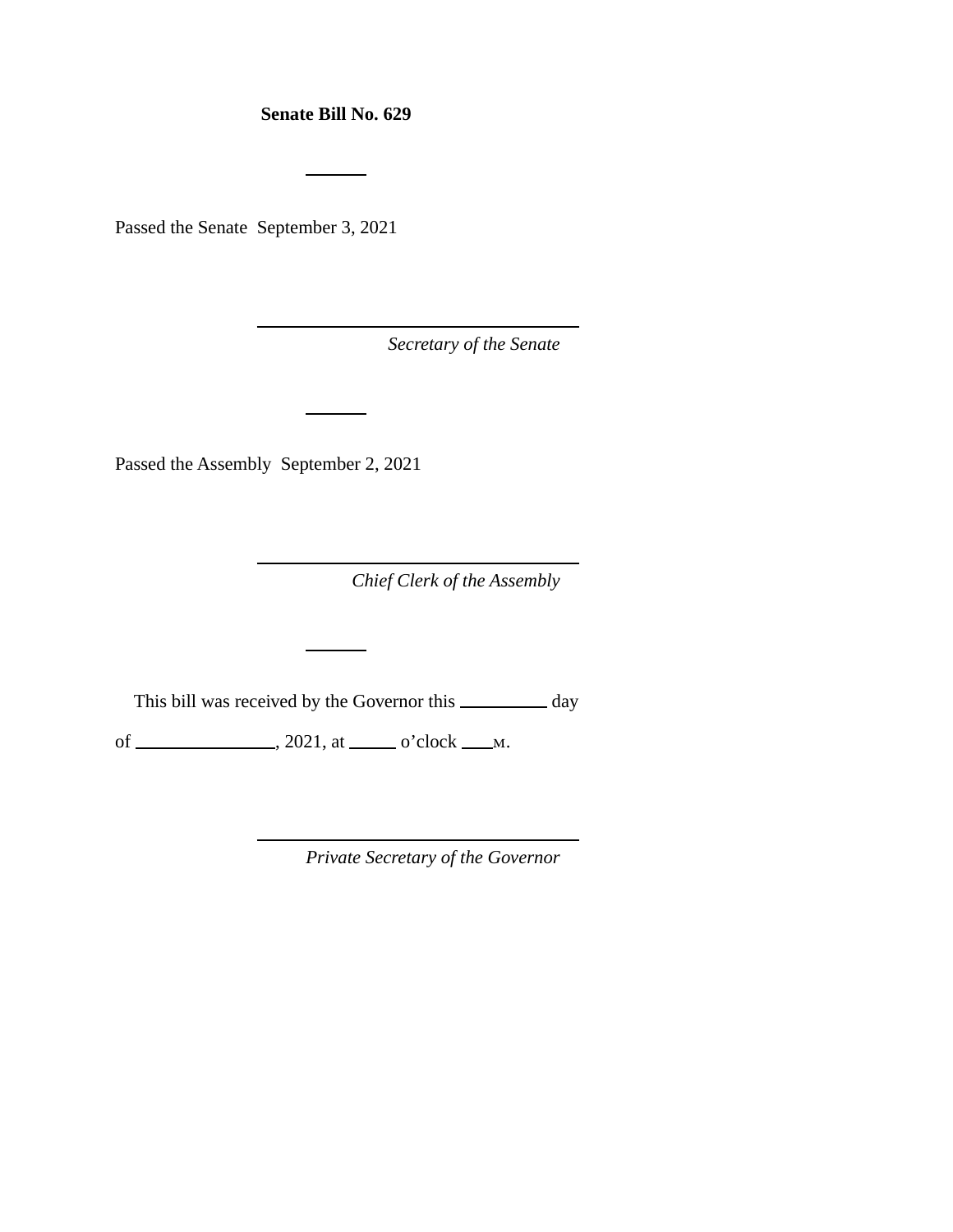## CHAPTER

An act to amend Section 3007.05 of the Penal Code, and to amend Section 14902 of the Vehicle Code, relating to identification cards.

## legislative counsel's digest

## SB 629, Roth. Identification cards.

(1) Existing law requires the Department of Corrections and Rehabilitation and the Department of Motor Vehicles to ensure that any eligible inmate released from state prison has a valid identification card. Existing law defines "eligible inmate," in part, as a person who has previously held a California driver's license or identification card, who has a usable photo on file with the Department of Motor Vehicles that is not more than 10 years old, who has no outstanding fees due for a prior identification card, and who meets certain requirements, including that they have provided, and the Department of Motor Vehicles has verified, specified information, such as the inmate's true full name.

This bill would delete the requirements that the usable photo on file be no more than 10 years old and that the person have no outstanding fees due for a prior identification card, would require a new photo to be taken if the photo on file is deemed unusable, and would require the inmate to provide, and the Department of Motor Vehicles to verify, their California residency for purposes of obtaining an identification card. The bill would expand the definition of "eligible inmate" to include a person who has not previously held a California driver's license or identification card, and who meets specified requirements, including that they have signed and verified their application for an identification card. The bill would also authorize the Department of Corrections and Rehabilitation and the Department of Motor Vehicles to provide a renewed driver's license in lieu of an identification card if the inmate meets specified criteria. The bill would require the Department of Corrections and Rehabilitation to provide an inmate with a photo prison identification card if a valid identification card is not obtained prior to release. The bill would require the Department of Corrections and Rehabilitation, to the extent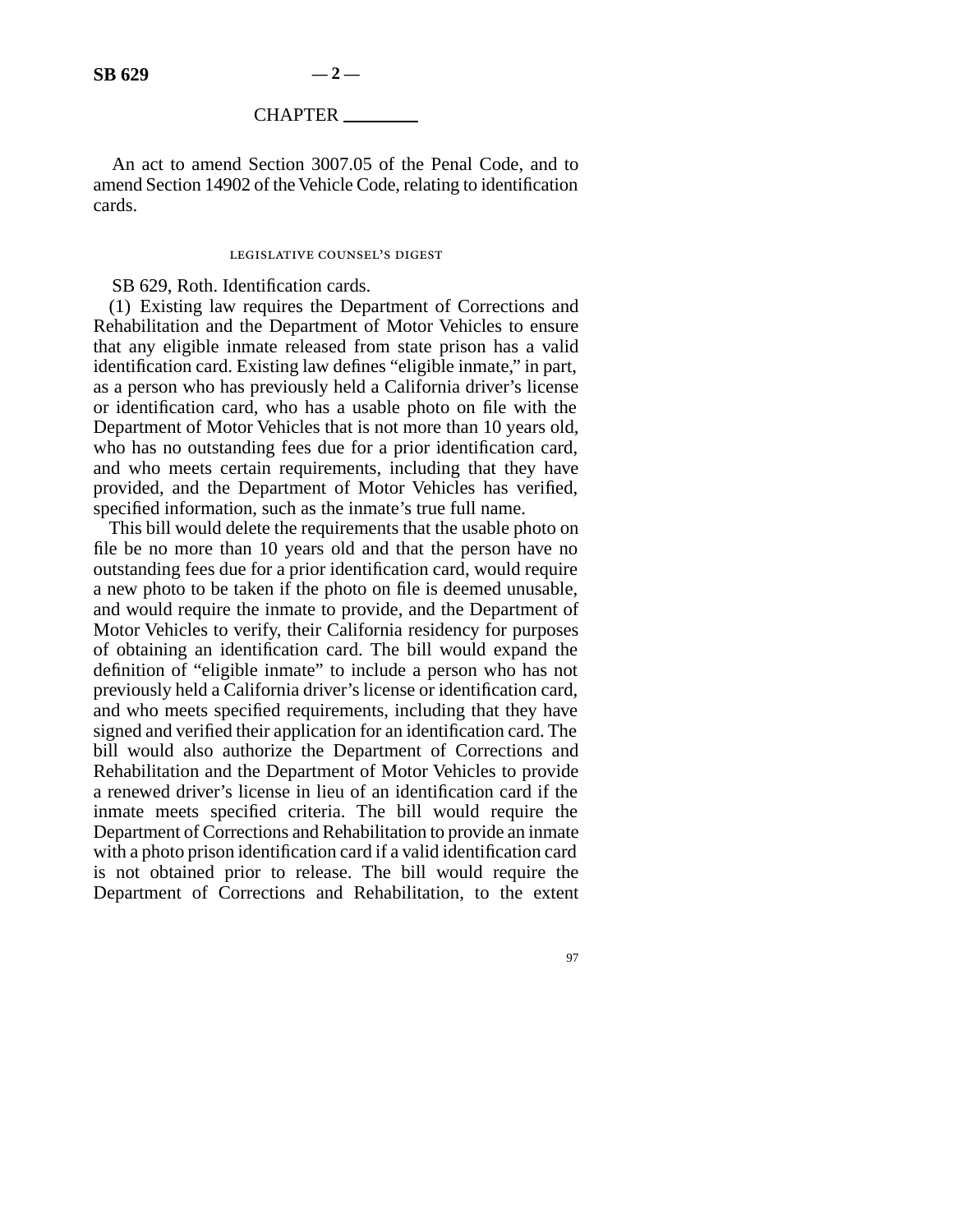administratively feasible and within available resources, to facilitate the process between an eligible inmate and the agencies holding documentation required for the issuance of an identification card, as specified.

(2) Existing law requires, upon an application for an identification card, a fee of \$26 to be paid to the Department of Motor Vehicles, except as specified, including that a fee not be charged for an original or replacement identification card for certain individuals, such as senior citizens or a person who can verify their status as a homeless person or homeless child or youth. Existing law provides for a reduced fee of \$8 for a replacement identification card issued to an eligible inmate, as defined, upon release from a state or federal correctional facility or a county jail facility. Existing law requires, as part of eligibility for the reduced fee, among other things, that the person previously held a California driver's license or identification card, and that the person has provided the Department of Motor Vehicles, upon application, a specified verification. In the case of an inmate, existing law requires that verification to be on state or federal correctional facility letterhead or county sheriff letterhead, and to contain the original signature of an official from those respective entities.

Upon release from a state correctional facility, this bill would instead establish a fee of \$8 for an original or replacement identification card issued to an eligible inmate, as defined, who meets certain requirements, including that the inmate has provided the department, upon application, a specified verification on state correctional facility letterhead that contains a signature of an official from the facility.

This bill would also make technical, nonsubstantive changes to those provisions.

## *The people of the State of California do enact as follows:*

SECTION 1. Section 3007.05 of the Penal Code is amended to read:

3007.05. (a) (1) The Department of Corrections and Rehabilitation and the Department of Motor Vehicles shall ensure that an eligible inmate, as defined under subdivision (b), released from a state prison has a valid identification card, issued pursuant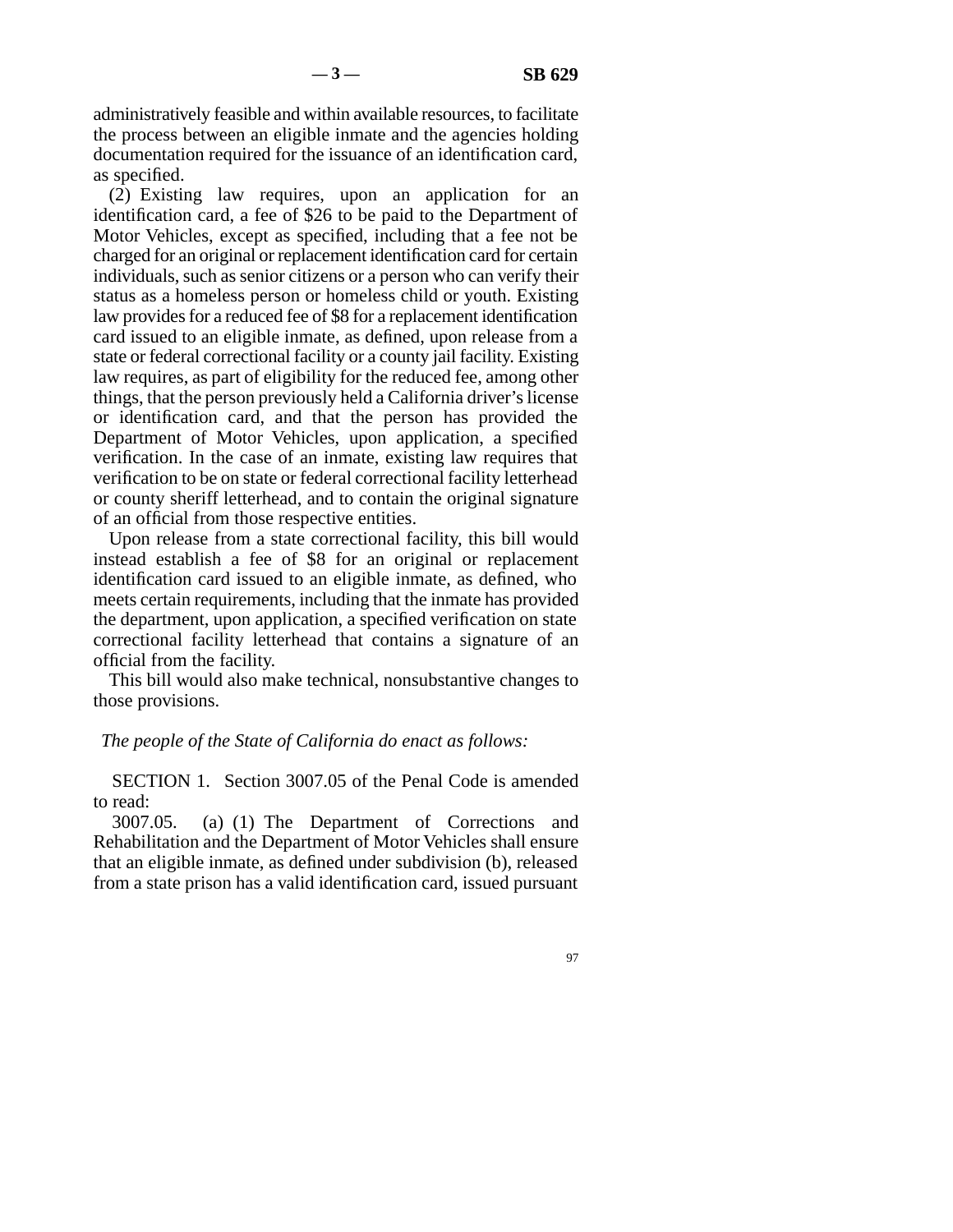to Article 5 (commencing with Section 13000) of Chapter 1 of Division 6 of the Vehicle Code.

(2) To the extent administratively feasible and within available resources, the Department of Corrections and Rehabilitation shall facilitate the process between the inmate and the agencies holding documentation required for an inmate identified under subdivision (b) to obtain a California identification card, such as a birth certificate or social security number, including, but not limited to, the provision of any necessary notary services, assistance with obtaining necessary forms, and correspondence.

(b) For purposes of this section, "eligible inmate" means an inmate who is applying for an original or replacement identification card and meets all of the requirements described under subdivision (c) or (d).

(c) (1) The inmate has previously held a California driver's license or identification card.

(2) (A) The inmate has a usable photo on file with the Department of Motor Vehicles.

(B) If the photo is deemed unusable, the inmate shall have a new photo taken.

(3) The inmate has provided, and the Department of Motor Vehicles has verified, all of the following information:

(A) The inmate's true full name.

(B) The inmate's date of birth.

(C) The inmate's social security number.

(D) The inmate's legal presence in the United States.

(E) California residency.

(d) (1) The inmate has not previously held a California driver's license or identification card.

(2) The inmate has signed and verified their application for an identification card under the penalty of perjury.

(3) The inmate has a usable photo taken.

(4) The inmate has provided a legible print of their thumb or finger.

(5) The inmate has provided acceptable proof of the information described under subparagraphs (A) to (E), inclusive, of paragraph (3) of subdivision (c), and that information is subject to verification by the Department of Motor Vehicles.

(e) The fee for an original or replacement identification card issued to an eligible inmate pursuant to this section shall be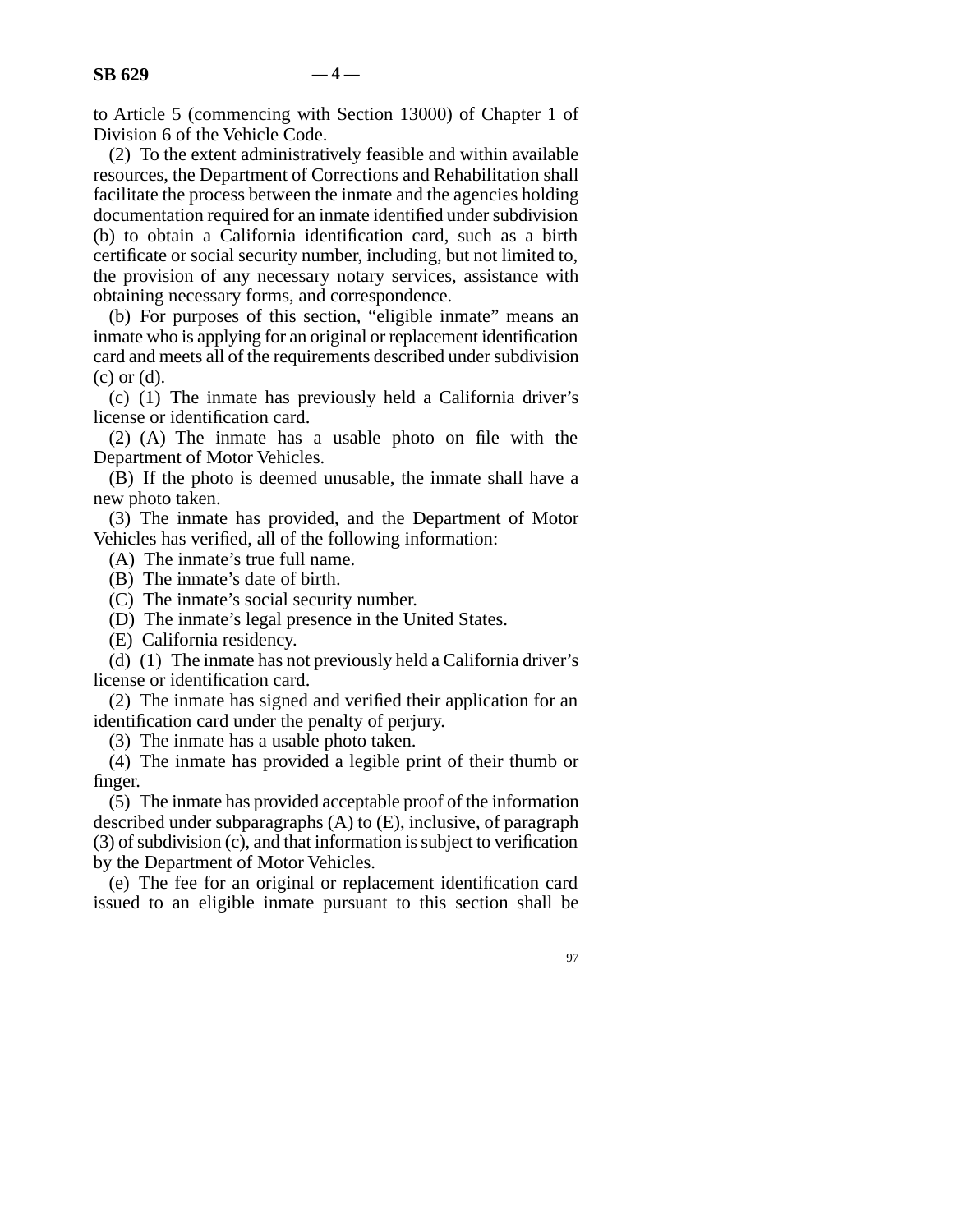consistent with the fee set forth under subdivision (h) of Section 14902 of the Vehicle Code.

(f) (1) The Department of Corrections and Rehabilitation and Department of Motor Vehicles may provide a renewed driver's license in lieu of an identification card if the inmate meets the eligibility criteria specified in Section 12814.5 of the Vehicle Code and is otherwise eligible for the issuance of a driver's license. An inmate receiving a driver's license shall be responsible for paying the difference between the cost of the driver's license and the reduced fee for a California identification card.

(2) This subdivision shall apply to an inmate whose driving privilege was valid within the prior 10 years.

(3) Nothing in this section shall be interpreted as removing the examination discretion of the Department of Motor Vehicles under Section 12814 of the Vehicle Code.

(g) If a valid California identification card is not obtained before release, the Department of Corrections and Rehabilitation shall provide the inmate with a photo prison identification card. It is the intent of the Legislature that as many inmates as possible be provided with a valid California identification card or driver's license.

(h) The Department of Corrections and Rehabilitation shall assist a person who is exonerated as to a conviction for which the person is serving a state prison sentence at the time of exoneration with all of the following:

(1) Transitional services, including housing assistance, job training, and mental health services, as applicable. The services shall be offered within the first week of an individual's exoneration and again within the first 30 days of exoneration. Services shall be provided for a period of not less than six months and not more than one year from the date of release unless the exonerated person qualifies for services beyond one year under existing law.

(2) Enrollment in the Medi-Cal program established pursuant to Chapter 7 (commencing with Section 14000) of Part 3 of Division 9 of the Welfare and Institutions Code.

(3) (A) Enrollment in the CalFresh program established pursuant to Chapter 10 (commencing with Section 18900) of Part 6 of Division 9 of the Welfare and Institutions Code.

(B) Exonerated persons who are ineligible for CalFresh benefits pursuant to the federal Supplemental Nutrition Assistance Program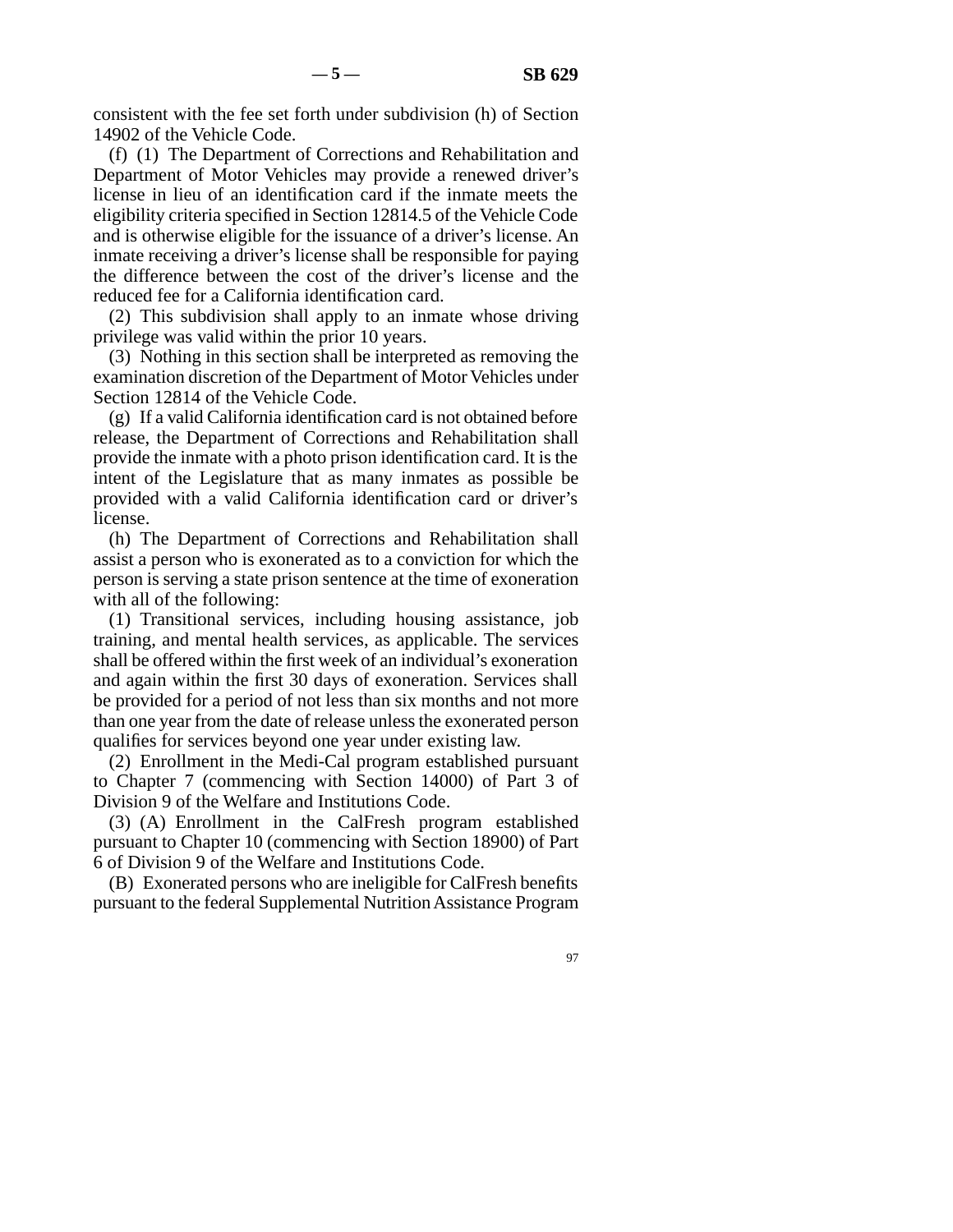limitation specified in Section 2015(o) of Title 7 of the United States Code shall be given priority for receipt of the 15-percent exemption specified in Section 2015(o)(6) of Title 7 of the United States Code. The State Department of Social Services shall issue guidance to counties regarding that requirement.

(4) Referral to the Employment Development Department and applicable regional planning units for workforce services.

(5) Enrollment in the federal Supplemental Security Income benefits program pursuant to Title XVI of the federal Social Security Act (42 U.S.C. Sec. 1381 et seq.) and state supplemental program pursuant to Title XVI of the federal Social Security Act and Chapter 3 (commencing with Section 12000) of Part 3 of Division 9 of the Welfare and Institutions Code.

(i) (1) In addition to any other payment to which the person is entitled to by law, a person who is exonerated shall be paid the sum of one thousand dollars (\$1,000) upon release, from funds to be made available upon appropriation by the Legislature for this purpose.

(2) In addition to any other payment to which the person is entitled to by law, a person who is exonerated shall be paid the sum of five thousand dollars (\$5,000) upon release, to be used for housing, including, but not limited to, hotel costs, mortgage expenses, a downpayment, security deposit, or any payment necessary to secure and maintain rental housing or other housing accommodations. The exonerated person shall also be entitled to receive direct payment or reimbursement for reasonable housing costs for a period of not more than four years following release from custody. The Department of Corrections and Rehabilitation shall disburse payments or reimbursements pursuant to this paragraph from funds to be made available upon appropriation by the Legislature for this purpose.

(3) As used in paragraph (2), the term "reasonable housing costs" means all of the following:

(A) For hotel costs, the cost of lodging, not to exceed 25 percent above the federal General Services Administration's per diem lodging reimbursement rate.

(B) For payments necessary to secure and maintain rental housing, both of the following:

(i) The actual cost of any security deposits necessary to secure a rental housing unit.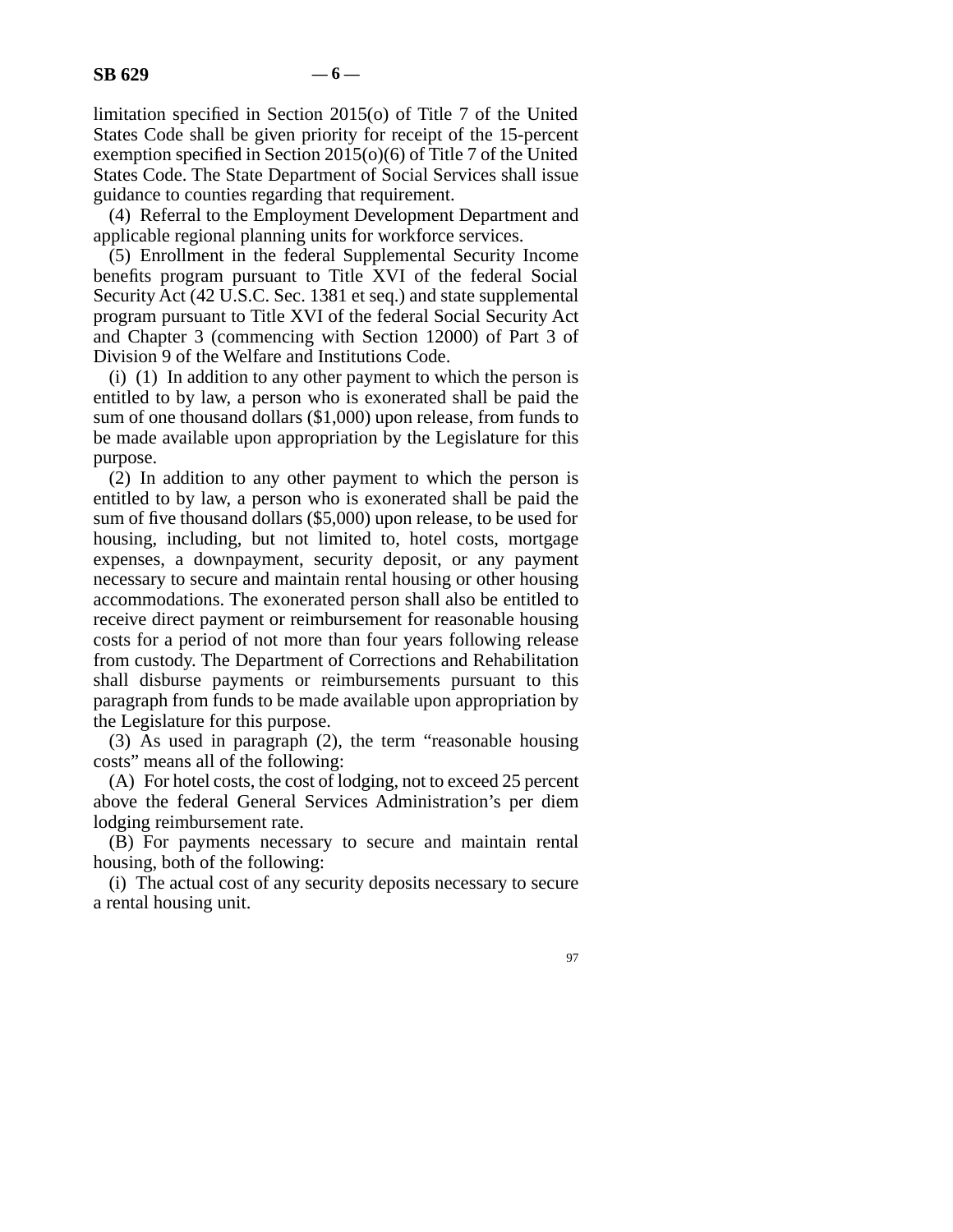(ii) The cost of rent, not to exceed 25 percent above the fair market value as defined by the United States Department of Housing and Urban Development.

(C) For mortgage expenses, the cost of mortgage payments, not to exceed 25 percent above the Federal Housing Administration's area loan limits.

(j) For the purposes of this section, "exonerated" means the person has been convicted and subsequently one of the following occurred:

(1) A writ of habeas corpus concerning the person was granted on the basis that the evidence unerringly points to innocence, or the person's conviction was reversed on appeal on the basis of insufficient evidence.

(2) A writ of habeas corpus concerning the person was granted pursuant to Section 1473, either resulting in dismissal of the criminal charges for which the person was incarcerated or following a determination that the person is entitled to release on the person's own recognizance, or to bail, pending retrial or pending appeal.

(3) The person was given an absolute pardon by the Governor on the basis that the person was innocent.

SEC. 2. Section 14902 of the Vehicle Code is amended to read:

14902. (a) Except as otherwise provided in subdivisions (b), (c), (d), (g), and (h) of this section, subdivision (c) of Section 13002, and subdivision (c) of Section 14900, upon an application for an identification card a fee of twenty dollars (\$20), and on and after January 1, 2010, a fee of twenty-six dollars (\$26), shall be paid to the department.

(b) An original or replacement senior citizen identification card issued pursuant to subdivision (b) of Section 13000 shall be issued free of charge.

(c) The fee for an original or replacement identification card issued to a person who has been determined to have a current income level that meets the eligibility requirements for assistance programs under Chapter 2 (commencing with Section 11200) or Chapter 3 (commencing with Section 12000) of Part 3 of, or Part 5 (commencing with Section 17000) of, or Article 9 (commencing with Section 18900) of Chapter 10 of Part 6 of, or Chapter 10.1 (commencing with Section 18930) or Chapter 10.3 (commencing with Section 18937) of Part 6 of, Division 9 of the Welfare and Institutions Code shall be six dollars (\$6). The determination of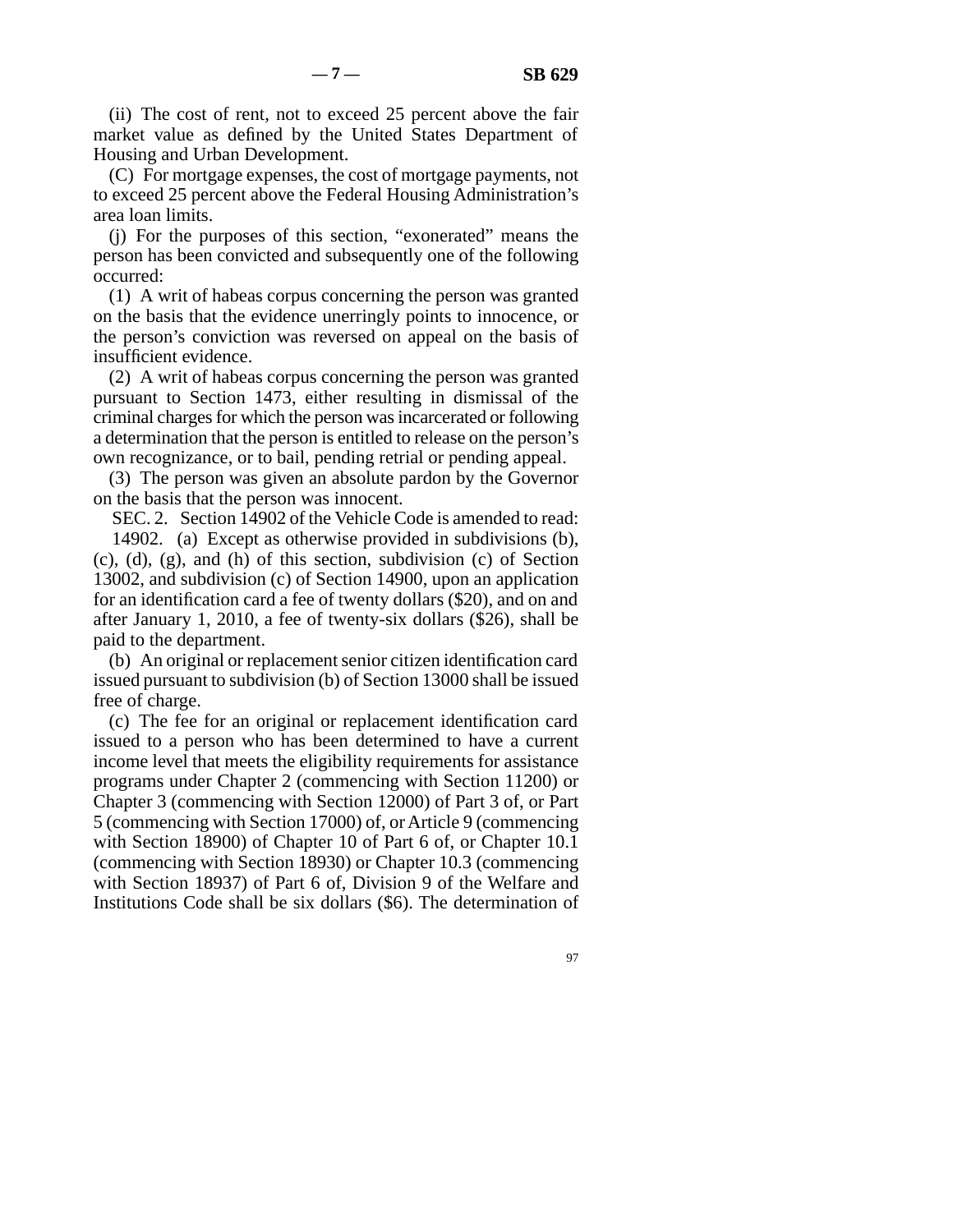eligibility under this subdivision shall be made by a governmental or nonprofit entity, which shall be subject to regulations adopted by the department.

(d) A fee shall not be charged for an original or replacement identification card issued to any person who can verify their status as a homeless person or homeless child or youth. A homeless services provider that has knowledge of the person's housing status may verify the person's status for purposes of this subdivision. A determination of eligibility pursuant to this subdivision shall be subject to regulations adopted by the department. A person applying for an identification card under this subdivision shall not be charged a fee for verification of their eligibility.

(e) All fees received pursuant to this section shall be deposited in the Motor Vehicle Account.

(f) For purposes of this section, the following definitions apply:

(1) A "homeless child or youth" has the same meaning as the definition of "homeless children and youths" as set forth in the federal McKinney-Vento Homeless Assistance Act (42 U.S.C. Sec. 11301 et seq.).

(2) A "homeless person" has the same meaning as the definition set forth in the federal McKinney-Vento Homeless Assistance Act (42 U.S.C. Sec. 11301 et seq.).

(3) A "homeless services provider" includes:

(A) A governmental or nonprofit agency receiving federal, state, or county or municipal funding to provide services to a "homeless person" or "homeless child or youth," or that is otherwise sanctioned to provide those services by a local homeless continuum of care organization.

(B) An attorney licensed to practice law in this state.

(C) A local educational agency liaison for homeless children and youth designated as such pursuant to Section  $11432 \left( g \right)(1)(J)(ii)$ of Title 42 of the United States Code, or a school social worker.

(D) A human services provider or public social services provider funded by the State of California to provide homeless children or youth services, health services, mental or behavioral health services, substance use disorder services, or public assistance or employment services.

(E) A law enforcement officer designated as a liaison to the homeless population by a local police department or sheriff's department within the state.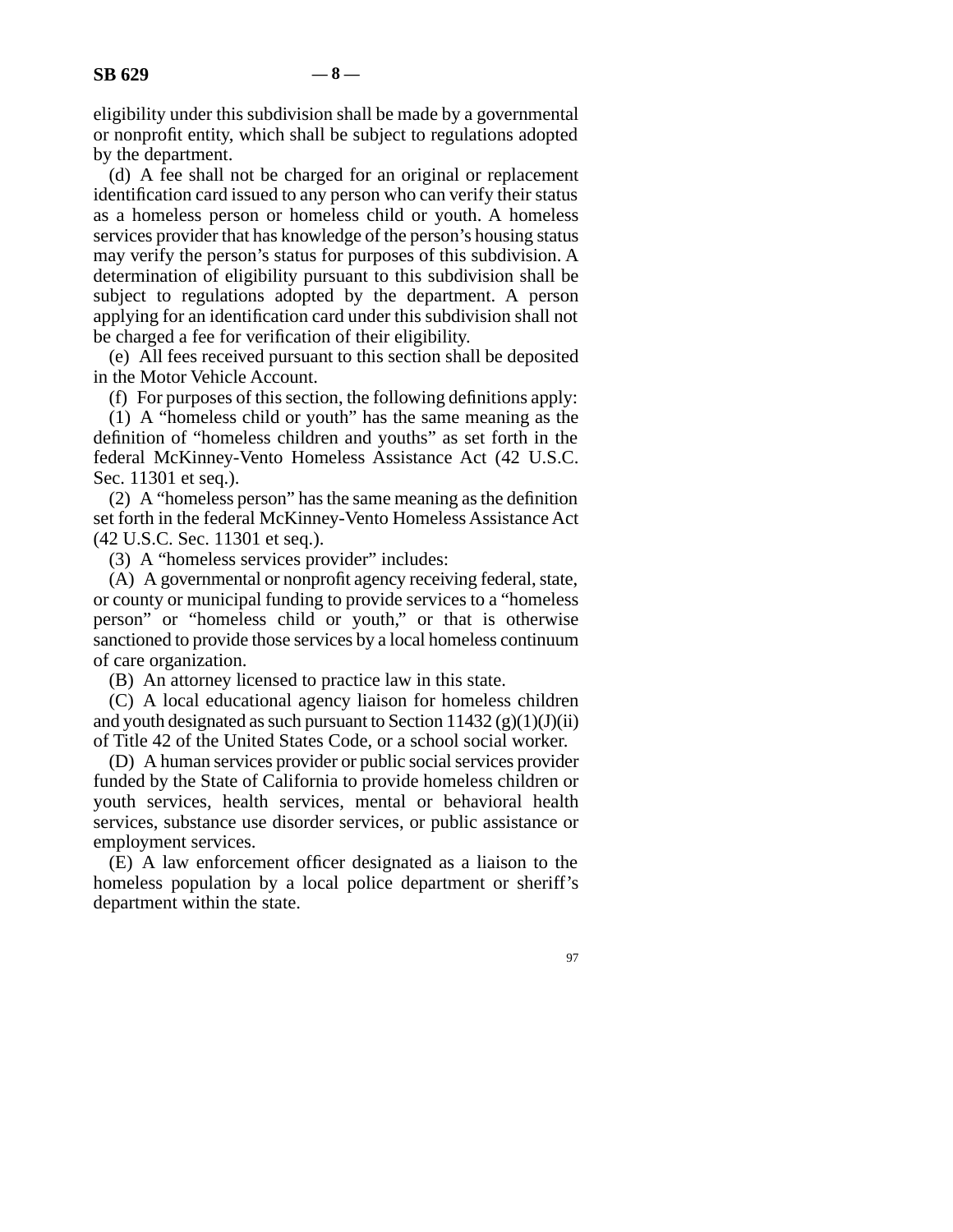(F) Any other homeless services provider that is qualified to verify an individual's housing status, as determined by the department.

(g) The fee for a replacement identification card issued to an eligible inmate upon release from a federal correctional facility or a county jail facility is eight dollars (\$8). For purposes of this subdivision, "eligible inmate" means an inmate who meets all of the following requirements:

(1) The inmate previously held a California driver's license or identification card.

(2) The inmate has a usable photo on file with the department that is not more than 10 years old.

(3) The inmate has no outstanding fees due for a prior California identification card.

(4) The inmate has provided, and the department has verified, their true full name, date of birth, social security number, and legal presence in the United States.

(5) The inmate currently resides in a federal correctional facility or a county jail facility.

(6) The inmate has provided the department, upon application, a verification of their eligibility under this subdivision that meets all of the following requirements:

(A) Be on federal correctional facility letterhead or county sheriff letterhead.

(B) Be typed or computer generated.

(C) Contain the inmate's name.

(D) Contain the inmate's date of birth.

(E) Contain the original signature of an official from the federal correctional facility or county sheriff's office.

(F) Be dated within 90 days of the date of application.

(h) The fee for an original or replacement identification card issued to an eligible inmate upon release from a state correctional facility is eight dollars (\$8). For purposes of this subdivision, "eligible inmate" has the same meaning as that term is defined under subdivision (b) of Section 3007.05 of the Penal Code, and meets both of the following requirements:

(1) The inmate currently resides in a facility housing inmates under the control of the Department of Corrections and Rehabilitation.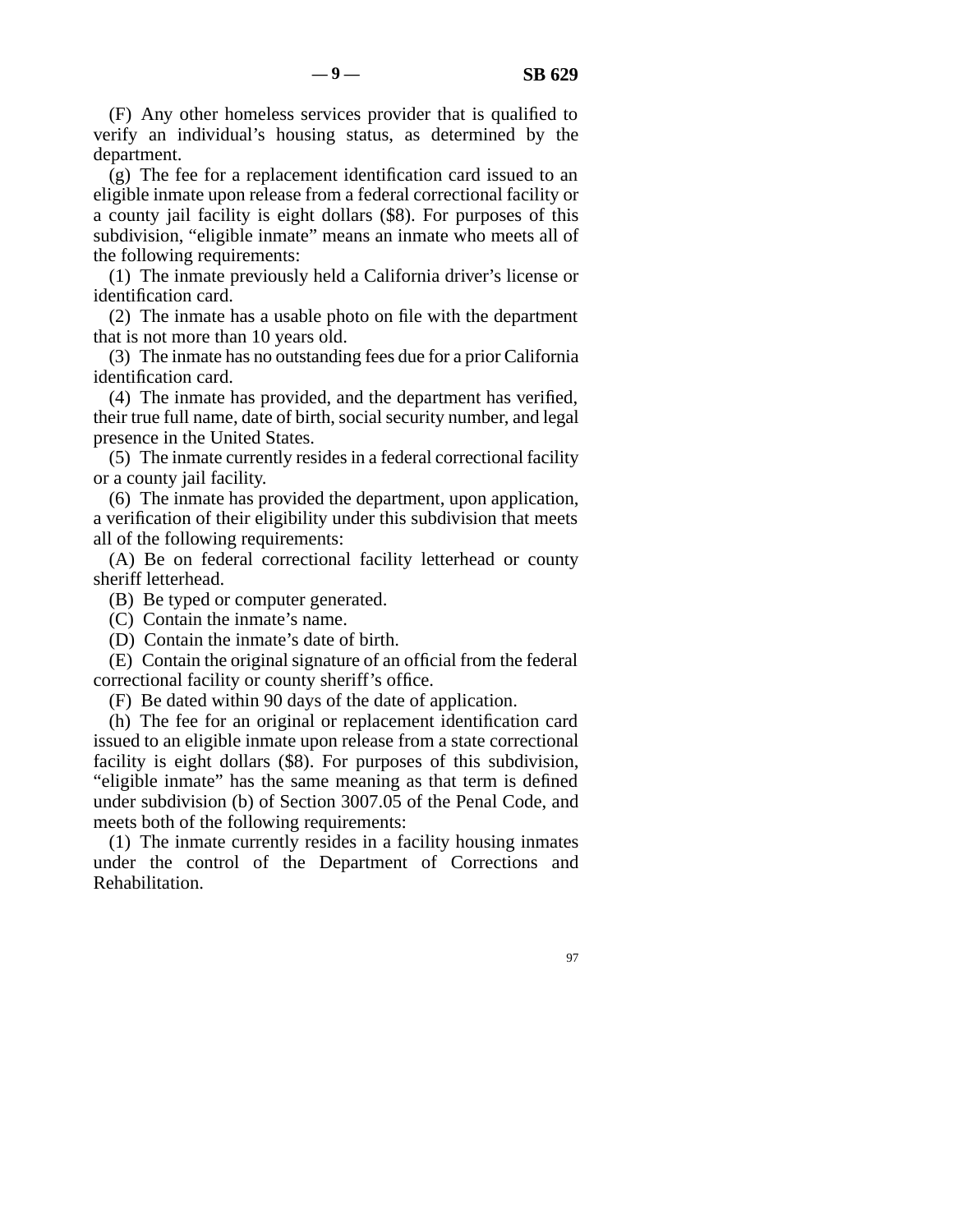(2) The inmate has provided the department, upon application, a verification of their eligibility under this subdivision that meets the requirements described under subparagraphs (A) to (D), inclusive, and  $(F)$  of paragraph  $(6)$  of subdivision  $(g)$  and contains the signature of an official from the state facility.

(i) The fee for a replacement identification card issued to an eligible patient treated in a facility of the State Department of State Hospitals is eight dollars (\$8). For purposes of this subdivision, "eligible patient" means a patient who meets all of the following requirements:

(1) The patient previously held a California driver's license or identification card.

(2) The patient has a usable photo on file with the department that is not more than 10 years old.

(3) The patient has no outstanding fees due for a prior California identification card.

(4) The patient has provided, and the department has verified, their true full name, date of birth, social security number, and legal presence in the United States.

(5) The patient is currently preparing to be unconditionally discharged from a facility of the State Department of State Hospitals, or through a conditional release program.

(6) The patient has provided the department, upon application, a verification of their eligibility under this subdivision that meets all of the following requirements:

(A) Be on State Department of State Hospitals letterhead.

(B) Be typed or computer generated.

(C) Contain the patient's name.

(D) Contain the patient's date of birth.

(E) Contain the original signature of an official from the State Department of State Hospitals.

(F) Be dated within 90 days of the date of application.